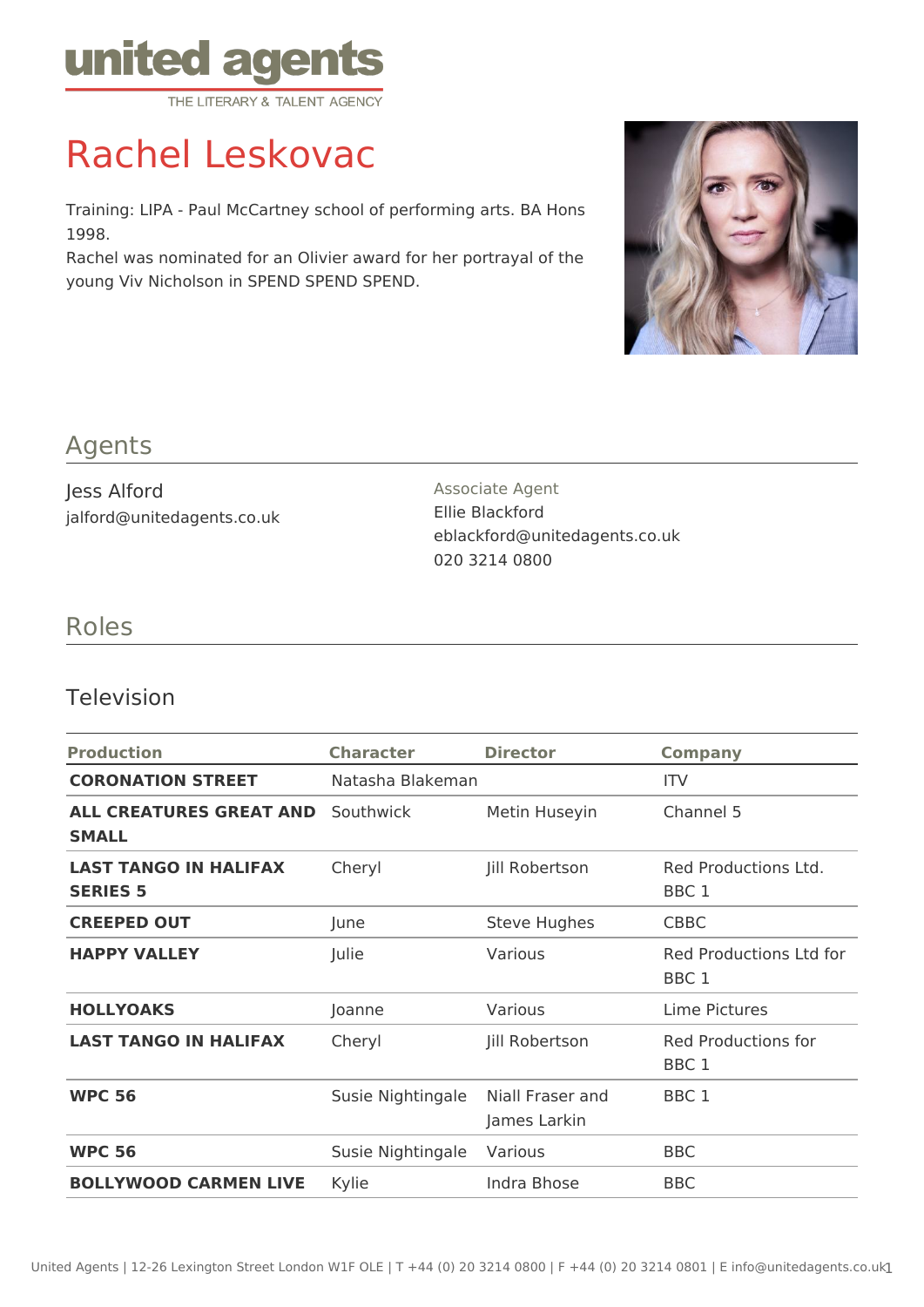| <b>Production</b>                               | <b>Character</b>         | <b>Director</b>                     | <b>Company</b>                         |
|-------------------------------------------------|--------------------------|-------------------------------------|----------------------------------------|
| <b>LAW AND ORDER</b>                            | Amanda Tyler             | Mat King                            | Kudos Film and TV Ltd                  |
| <b>MOVING ON: FRIENDS LIKE</b><br><b>THESE</b>  | Sam                      | <b>Pauline Harris</b>               | <b>LA Productions</b>                  |
| <b>OPEN DOORS: HELP ME IF</b><br><b>YOU CAN</b> | Sylvia                   | Gary William                        | LA Productions for BBC<br>$\mathbf{1}$ |
| THE ACCUSED: TRACIE'S<br><b>STORY</b>           | Karen                    | <b>Ashley Pearce</b>                | RSJ Films for BBC 1                    |
| <b>SHAMELESS</b>                                | Lara Heaton              | Luke Watson                         | Company Pictures for<br>Channel 4      |
| <b>TROLLIED</b>                                 | Leanne                   | Paul Walker                         | Roughcut TV Ltd                        |
| <b>CORONATION STREET</b>                        | Natasha Blakeman Various |                                     | <b>ITV</b>                             |
| <b>A PASSIONATE WOMAN</b>                       | Young Margaret           | Kay Mellor & Antonia<br><b>Bird</b> | <b>Rollem Productions</b>              |
| <b>THE ROYAL</b>                                | Marie Beattie            | Various                             | <b>YTV</b>                             |
| <b>DEAD CLEVER</b>                              | Karen                    | Dearbhla Walsh                      | <b>ITV</b>                             |
| <b>LOSING GEMMA</b>                             | Gemma                    | <b>Maurice Phillips</b>             | <b>ITV Granada</b>                     |
| <b>DOCTORS</b>                                  | Jodie Stephens           | Arun Bharali                        | <b>BBC Televicion</b>                  |
| THE LAST DETECTIVE                              | Princess                 | A.J Quinn                           | <b>LWT</b>                             |
| <b>OUTLAWS</b>                                  | Sheila Mole              | John Alexander                      | World Prods/BBC                        |
| <b>HOLBY CITY</b>                               | Kelly                    | Various                             | <b>BBC</b>                             |
| <b>AT HOME WITH THE</b><br><b>BRAITHWAITES</b>  | Ciara Pickering          | Various                             | <b>Yorkshire Television</b>            |
| <b>RED CAP</b>                                  | Rita Woolf               | Justin Chadwick                     | <b>BBC</b>                             |
| <b>CASUALTY</b>                                 | Molly Blythe             | Jim O' Hanlon                       | <b>BBC Television</b>                  |
| <b>WHERE THE HEART IS</b>                       | <b>Bella Scott</b>       | Clive Arnold                        | Anglia Television                      |
| <b>HEARTBEAT</b>                                | Pinky Parker             | Noreen Kershaw                      | <b>Yorkshire Television</b>            |
| <b>PEAK PRACTICE</b>                            | Dionne Harrison          | Gill Wilkinson                      | Carlton                                |
| <b>IN DEEP</b>                                  | Elaine                   | Rob Bangura                         | <b>Valentine Prod.for BBC</b>          |
| <b>NORTH SQUARE</b>                             | Celia Winterburn         | Nigel Douglas                       | Company TV                             |

## Stage

| <b>Production</b>    | <b>Character</b>     | <b>Director</b> | <b>Company</b>              |
|----------------------|----------------------|-----------------|-----------------------------|
| <b>ANNIE</b>         | Orphan Tessie        |                 | Alhambra Theatre, Bradford  |
| <b>BILLY LIAR</b>    | <b>Barbara</b>       | Anna Linstrum   | Ambassadors Theatre Group   |
| <b>BUGSY MALONE</b>  | <b>Blousey Brown</b> |                 | Alhambra Theatre, Bradford  |
| <b>CALAMITY JANE</b> | Calamity Jane        |                 | <b>Bingley Arts Theatre</b> |